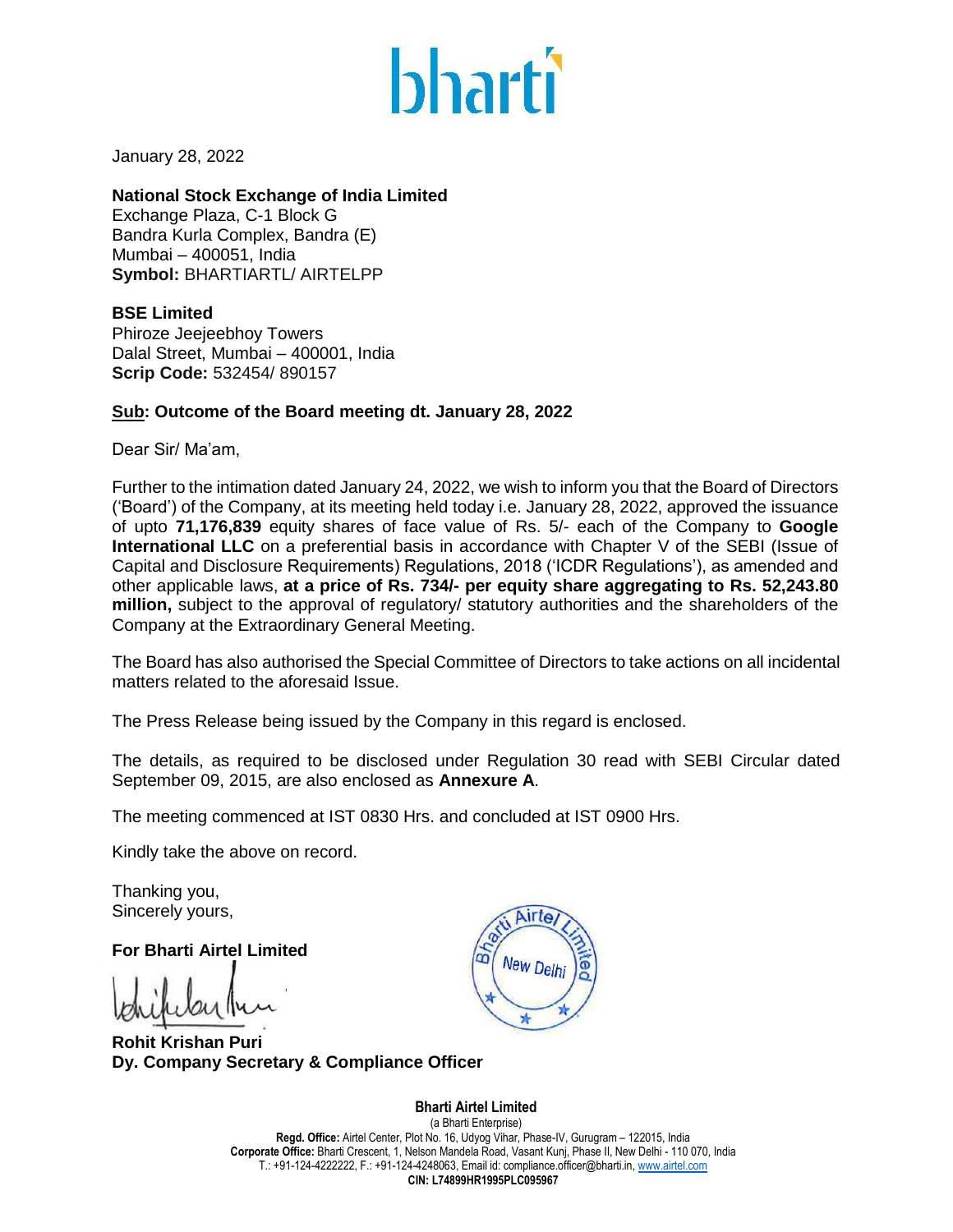



# **Airtel and Google partner to help grow India's digital ecosystem**

- Google to invest up to \$1 billion in a partnership with Airtel as part of its Google for India Digitization Fund
- Deal includes investment of \$700M to acquire 1.28%\* ownership in Airtel and up to \$300M toward potential multi-year commercial agreements
- The partnership will focus on enabling affordable access to smartphones across price ranges, and will continue to explore building on their existing partnerships to potentially co-create India-specific network domain use cases for 5G and other standards, and help accelerate the cloud ecosystem for businesses across India

**New Delhi, 28th January 2022:** Bharti Airtel ("Airtel"), one of India's premier communications solutions providers, and Google today announced that they will partner on a long-term, multi-year agreement to accelerate the growth of India's digital ecosystem. Together, they will work to bring best-in-class end-to-end products to serve customer needs, provide quality customer experience, and bring their expertise to solve problems of affordability, access, and digital inclusion.

As part of this partnership, Google intends to invest up to \$1B, as part of its Google for India Digitization Fund, which includes equity investment as well as a corpus for potential commercial agreements, to be identified and agreed on mutually agreeable terms over the course of the next five years. This will comprise:

- A \$700M equity investment in Bharti Airtel at a price per share of INR 734.
- Up to \$300M that will go towards implementing commercial agreements, which will include investments in scaling Airtel's offerings that covers a range of devices to consumers via innovative affordability programs as well as other offerings aimed at accelerating access and digital inclusion across India's digital ecosystem.

This deal will be subject to necessary regulatory approvals.

The two organizations recognize the importance of a connected India, in empowering businesses as they progress on their Digital Transformation journeys, and building a strong digital ecosystem for consumers everywhere. Both organizations are committed to working towards building an open technology ecosystem that serves customers and businesses with innovative digital services, and have agreed to jointly explore and invest across a wide spectrum of areas to create digital solutions that uniquely serve India's requirements.

As a part of its first commercial agreement, Airtel and Google will work together to build on Airtel's extensive offerings that covers a range of Android-enabled devices to consumers via innovative affordability programs. Together, the companies will continue to explore further opportunities to bring down the barriers of owning a smartphone across a range of price points, in partnership with various device manufacturers.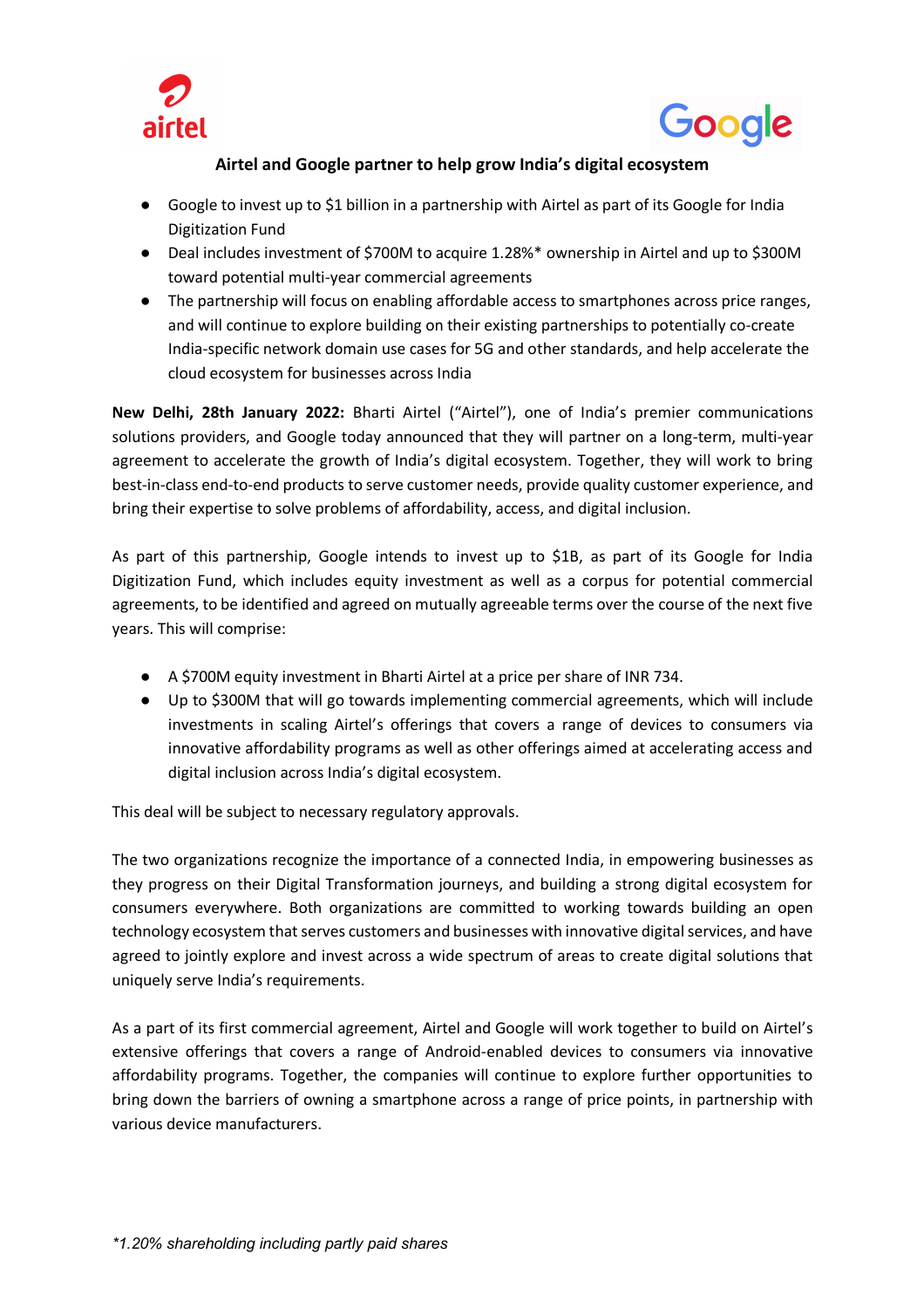



Under the larger strategic goals of the partnership, both companies will also potentially co-create India-specific network domain use cases for 5G and other standards, with cutting-edge implementations. Airtel is already using Google's 5G-ready Evolved Packet Core & Software Defined Network platforms, and plans to explore scaling up the deployment of Google's network virtualisation solutions to deliver a superior network experience to their customers.

Both companies will also focus on shaping and growing the cloud ecosystem in India to accelerate their digital transformation journeys. Airtel serves over one million small and medium businesses with its enterprise connectivity offering, and this partnership will help accelerate digital adoption.

Sunil Bharti Mittal, Chairman of Bharti Airtel said, "Airtel and Google share the vision to grow India's digital dividend through innovative products. With our future ready network, digital platforms, last mile distribution and payments ecosystem, we look forward to working closely with Google to increase the depth and breadth of India's digital ecosystem."

"Airtel is a leading pioneer shaping India's digital future, and we are proud to partner on a shared vision for expanding connectivity and ensuring equitable access to the Internet for more Indians," said Sundar Pichai, CEO of Google and Alphabet. "Our commercial and equity investment in Airtel is a continuation of our Google for India Digitization Fund's efforts to increase access to smartphones, enhance connectivity to support new business models, and help companies on their digital transformation journey."

## **About Airtel:**

Headquartered in India, Airtel is a global communications solutions provider with over 480 Mn customers in 17 countries across South Asia and Africa. The company ranks amongst the top three mobile operators globally and its networks cover over two billion people. Airtel is India's largest integrated communications solutions provider and the second largest mobile operator in Africa. Airtel's retail portfolio includes high speed 4G/4.5G mobile broadband, Airtel Xstream Fiber that promises speeds up to 1 Gbps with convergence across linear and ondemand entertainment, streaming services spanning music and video, digital payments and financial services. For enterprise customers, Airtel offers a gamut of solutions that includes secure connectivity, cloud and data centre services, cyber security, IoT, Ad Tech and cloud based communication. For more details visit www.airtel.com

## **About Google:**

Google's mission is to organize the world's information and make it universally accessible and useful. Through products and platforms like Search, Maps, Gmail, Android, Google Play, Chrome and YouTube, Google plays a meaningful role in the daily lives of billions of people and has become one of the most widely-known companies in the world. Google is a subsidiary of Alphabet Inc.